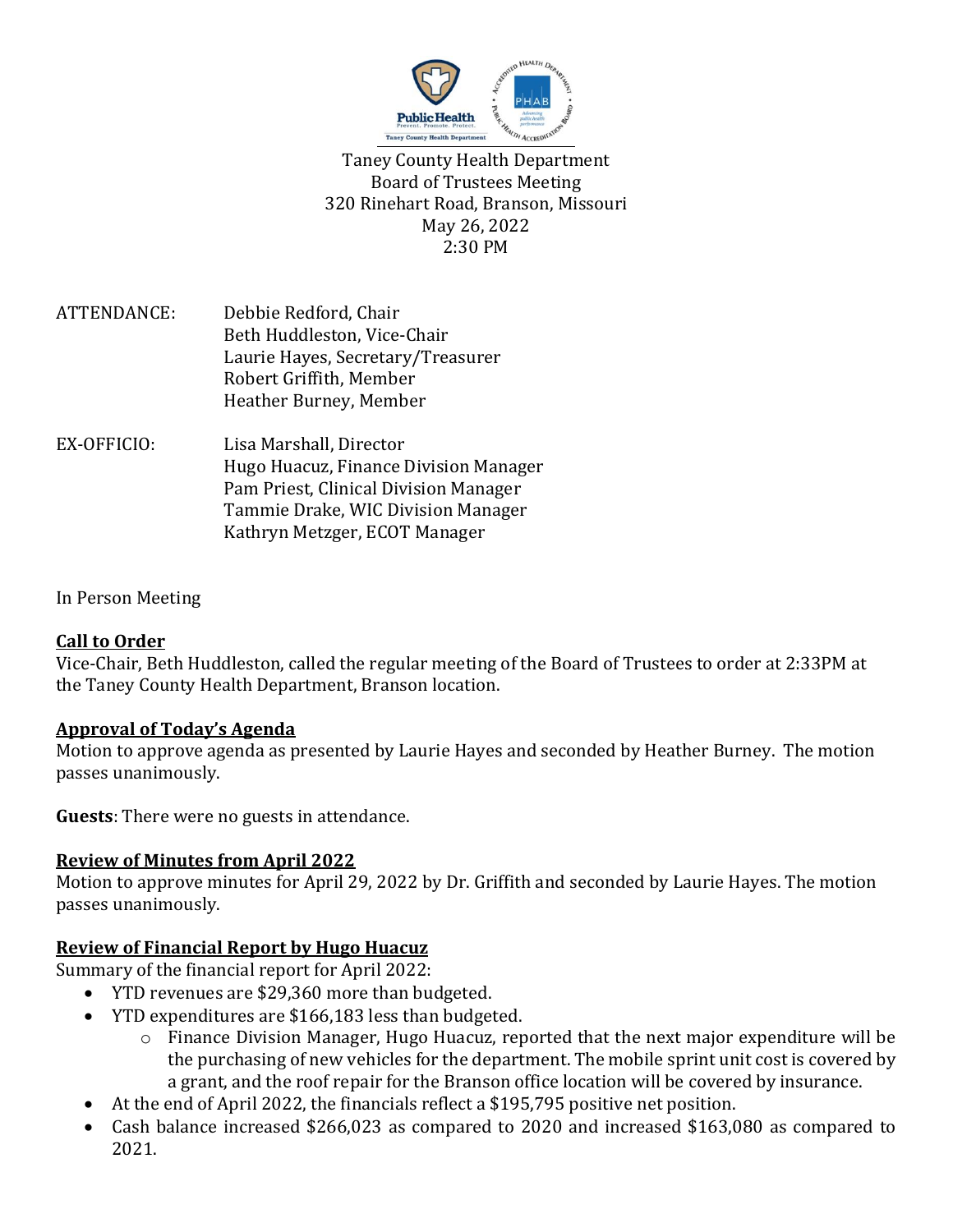Motion to approve the April 2022 financial report, disbursements, and accounts receivable by Laurie Hayes and seconded by Dr. Griffith. The motion passes unanimously.

# **Director's Report by Lisa Marshall**

**PHAB Update:** PHAB has sent requests for additional documentation and revisions to the department after reviewing the department's application. The team is working diligently to make the corrections and to upload the additional needed documents. The final deadline to send revised measures and additional documents to PHAB is June 18th. After the revised measures and additional documents have been sent, PHAB will contact the department to schedule a virtual site visit. The previous site visit was an in-person visit, so the department is uncertain as to what to expect during the virtual site visit.

**Legislative Update:** Director, Lisa Marshall, reported on the Missouri State Legislature's most recent legislative session that adjourned earlier this month. The core of funding of the public health budget was not cut. There were no concerning bills passed regarding vaccine mandates in schools. A bill addressing patient visitation rights in health care facilities has been passed and is awaiting Governor Parson's signature.

Board member, Heather Burney, added that a bill was passed by the Missouri State Legislature that bars pharmacists from questioning prescriptions for Hydroxichloroquine and Ivermectin.

**Staffing Update:** Several of the most recent job openings at the department have been filled. Within the past month, a WIC clerk, a clinical clerk, a temporary pool inspector, and an environmental public health specialist have started at the department. The second temporary pool inspector position has been filled. The remaining open positions are a clinical manager, an environmental public health specialist, and a public health nurse. The department is rebranding the open positions.

**Environmental Health Update:** Director, Lisa Marshall, informed the board that the department is working with the City of Branson to approve a lodging facility to continue to operate on a floor-by-floor basis while other floors in the same building are undergoing renovations. The facility of discussion is currently performing cosmetic renovations (e.g. replacing carpeting, painting, etc.). Director, Lisa Marshall, and ECOT Manager, Kathryn Metzger, accompanied two environmental public health specialists on a visit to the facility. All believe that the facility is operating safely. For the past several years, the department and the City of Branson have worked together to approve lodging facilities to operate on a building by building basis. This request to be approved on a floor-by-floor basis has caused the department to evaluate its policies, and the department is working to develop a procedure to allow other facilities to do the same and operate on a floor by floor basis if others are under renovation. The department wants to be business friendly and allow facilities to make renovations without losing revenue while also ensuring that employees and guests of the lodging facilities are remaining safe.

Vice-Chair, Beth Huddleston, inquired if the facility has been inspected for structure. Code enforcement and Branson Fire have inspected the facility to ensure that it is in compliance with their respective codes/ordinances. Secretary/Treasurer, Laurie Hayes, asked how the fees are going to be assigned. The department is still discussing fees but is anticipating that there will be a pre-open fee for each floor and possibly a permit fee for each floor.

Environmental Health and Community Outreach Program Manager, Kathryn Metzger, informed the board that the environmental health team has been working quickly and diligently over the past several days to address the JIF peanut butter recall after the product was connected to an outbreak of Salmonella. The recall is one of the largest, if not the largest, recalls the department has handled. The recall is a class 1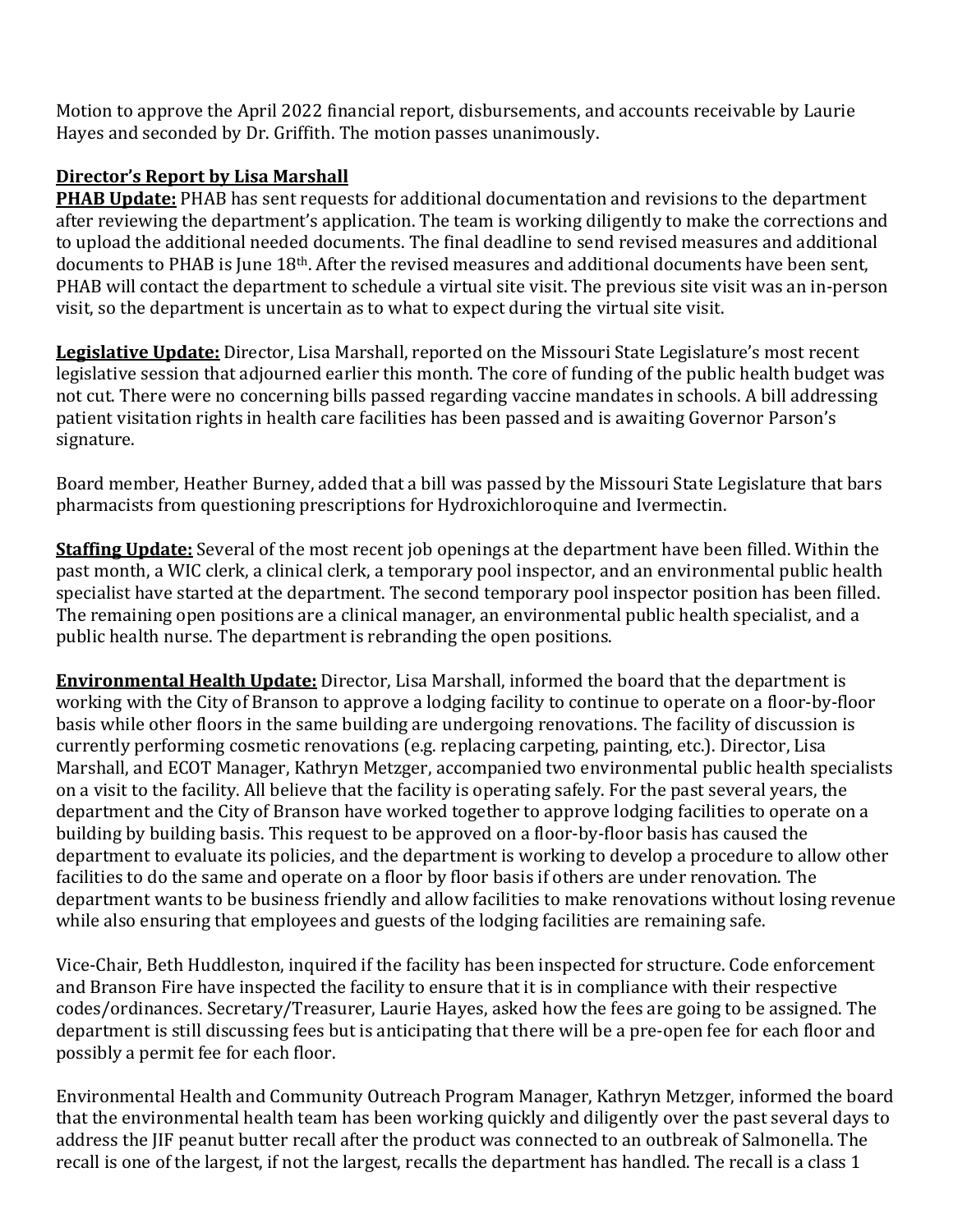recall, which means that the department has two days to contact facilities that carry the item to ensure that the item is not on the shelves and to conduct site visits to ensure that the facility has followed the recall instructions. The department continues to receive alerts from the FDA and expects that this recall will affect any product that contains peanut butter. The FDA is currently working to get brand names and lot numbers of potentially defective products.

Vice-Chair, Beth Huddleston, asked if the potentially contaminated products have been traced to one facility. The potentially contaminated products were manufactured at a facility in Kentucky.

**Clinical Update:** Clinical Manager, Pam Priest, reported that the department is still hosting COVID-19 vaccine clinics at both office locations. The department hosts six vaccine clinics per month. 88 doses of the COVID-19 vaccine were administered at the department this month. The department has not heard interest in the booster dose for 5-11 year olds from the public. Pam reported that the CDC has changed their guidance on the booster dose for individuals ages 50 and up, specifically that the CDC is no longer recommending the booster dose for 50 and up but is saying that those 50 and up should receive the booster dose.

Regarding recent positive COVID-19 cases in Taney County, the department reported that it has observed a small upward trend in the number of positive cases. At the time of this meeting, 91 positive cases have been added to the COVID-19 positive log so far this month. The department is still offering COVID-19 testing. The department has had four COVID-19 cases confirmed by its machine in May. Vice-Chair, Beth Huddleston, asked if the department is notified when a Taney County resident tests positive for the Coronavirus outside the county. The department is notified of these cases as these cases are reported to the state.

Clinical Manager, Pam Priest, reported that the department is monitoring the current outbreak of Monkeypox in the United States. This disease is spread by close contact with an infected individual for an extended amount of time. Vice-Chair, Beth Huddleston, inquired about the current number of Monkeypox cases in the U.S. At the time of this meeting, there has been one lab confirmed case and seven probable cases. The possible cases under investigation are from different states, and several of the individuals have recently traveled from Europe.

Clinical Manager, Pam Priest, stated that the Forsyth office location passed their inspection from the state regarding the storage of vaccines.

**Formula Shortage Update:** WIC Division Manager, Tammy Drake, provided an update regarding the formula shortage. WIC has expanded their waivers to allow WIC participants to purchase other brands of formula. More specialized formula is shipped to the department. The department has recently sent some formula to local area food banks, as the department cannot distribute formula. The department is sending recalled formula back to Abbott.

### **Unfinished Business**

There was no unfinished business.

## **New Business**

**Health Disparity Grant Purchase:** The board voted, via email, all in favor of purchasing the mobile sprint unit prior to the board meeting. The department will purchase the vehicle and then will be reimbursed for the purchase through the grant.

Motion to ratify the purchase of the mobile sprint unit by Dr. Griffith and seconded by Beth Huddleston. The motion passes unanimously.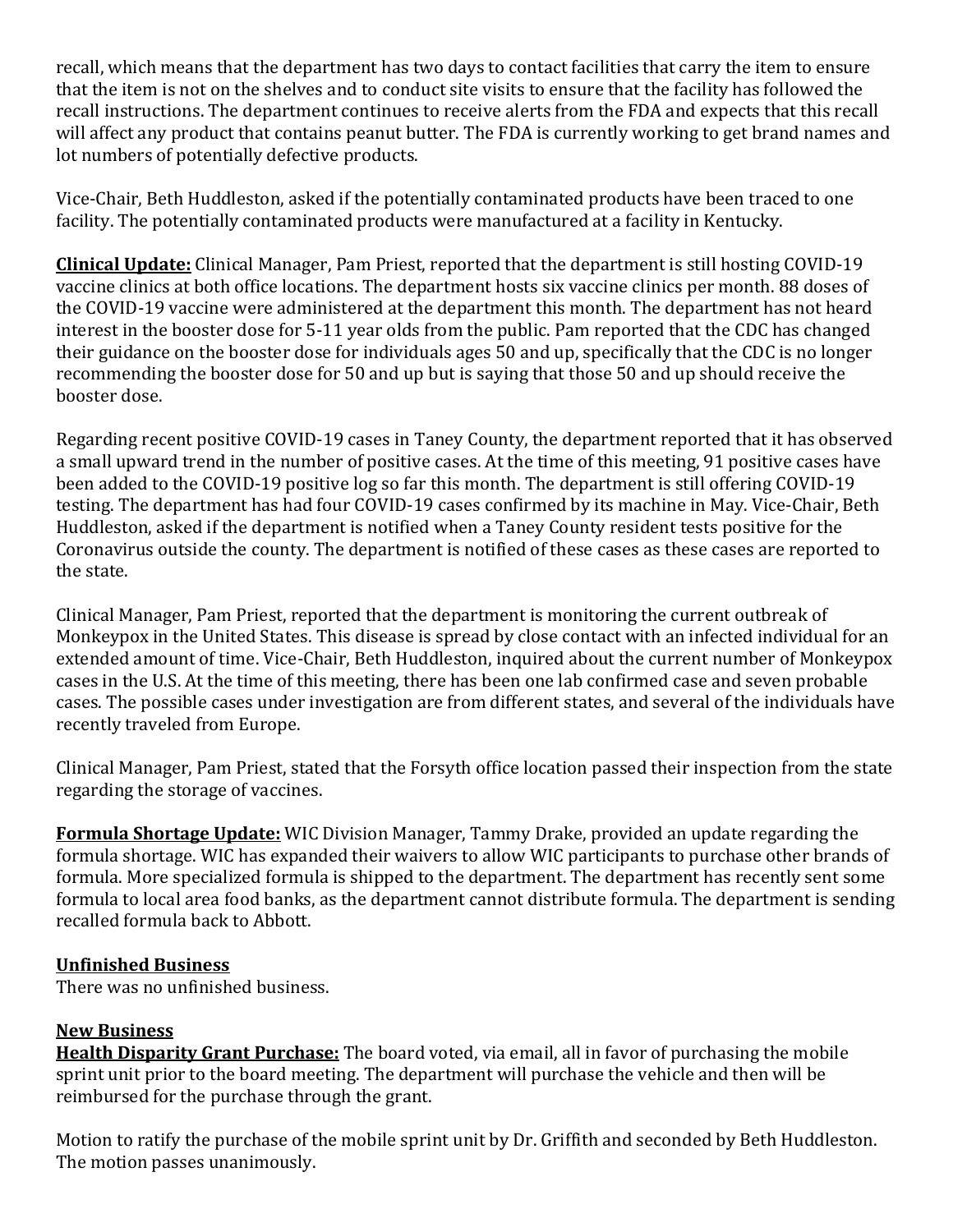The department has contacted the manufacturer to inquire about shipping. The department is going to request to have the vehicle shipped here and expects that it will be delivered in a few weeks. The department is going to have the vehicle wrapped locally. The manufacturer will host virtual trainings with members of the department who will be operating the vehicle.

**Healthier MO Subcontract:** The trainings being offered through the Healthier MO Initiative is part of the Health Disparity Grant. Healthier MO will provide staff with training on diversity and on the foundational public health services model, which has been adopted by the state health department. The trainings include a virtual training and a half-day training. Motion to sign the Healthier MO subcontract by Dr. Griffith and seconded by Beth Huddleston. The motion passes unanimously.

Board member, Heather Burney, asked if the training comes with data analytics to determine how the department has improved over a period of time. The training does not come with software but there is a portion in the training workbook that provides a way to assess progress.

**Capital Expense Vehicle Quotes**: The department has heard back from Tri-Lakes Ford in regard to purchasing new vehicles for the department. Finance Division Manager, Hugo Huacuz, displayed the purchasing agreement to the board. It will take approximately 110-140 days to receive the new vehicles after the order has been placed. Once the new vehicles have been received, the department will ask the board to have the Cobalts placed up for sale.

Chair, Debbie Redford, asked about the type of vehicle. The new vehicles will be Ford Escapes. Vice-Chair, Beth Huddleston, asked how many new vehicles will be purchased. The department will purchase 5 Ford Escapes.

Motion to sign the purchasing agreement by Laurie Hayes and seconded by Heather Burney. The motion passes unanimously.

### **Roof Quotes**

Finance Division Manager, Hugo Huacuz, displayed several bids from different contractors to repair the roof of the Branson location. All are similar in price and all offer a 5-year warranty. However, one contractor offers to work after hours, including on the weekends. Hugo and the board discussed that this would minimize disruption of daily operations at the department. Hugo reiterated that the cost is covered by insurance. Chair, Debbie Redford, asked how severe the leak is. The leak is mainly affecting the WIC offices.

Motion to take Hugo's recommendation to contract with the contractor who is able to work after hours by Dr. Griffith and seconded by Beth Huddleston. The motion passes unanimously.

### **Division Reports**

Division reports were emailed to the board prior to the meeting.

## **Miscellaneous**

Secretary/Treasurer, Laurie Hayes, inquired about pool school videos. One video has still not been uploaded but other pool school videos have been uploaded and are accessible to the public.

## **Announcements**

Next Board Meeting is June 23, 2022 at 2:30PM.